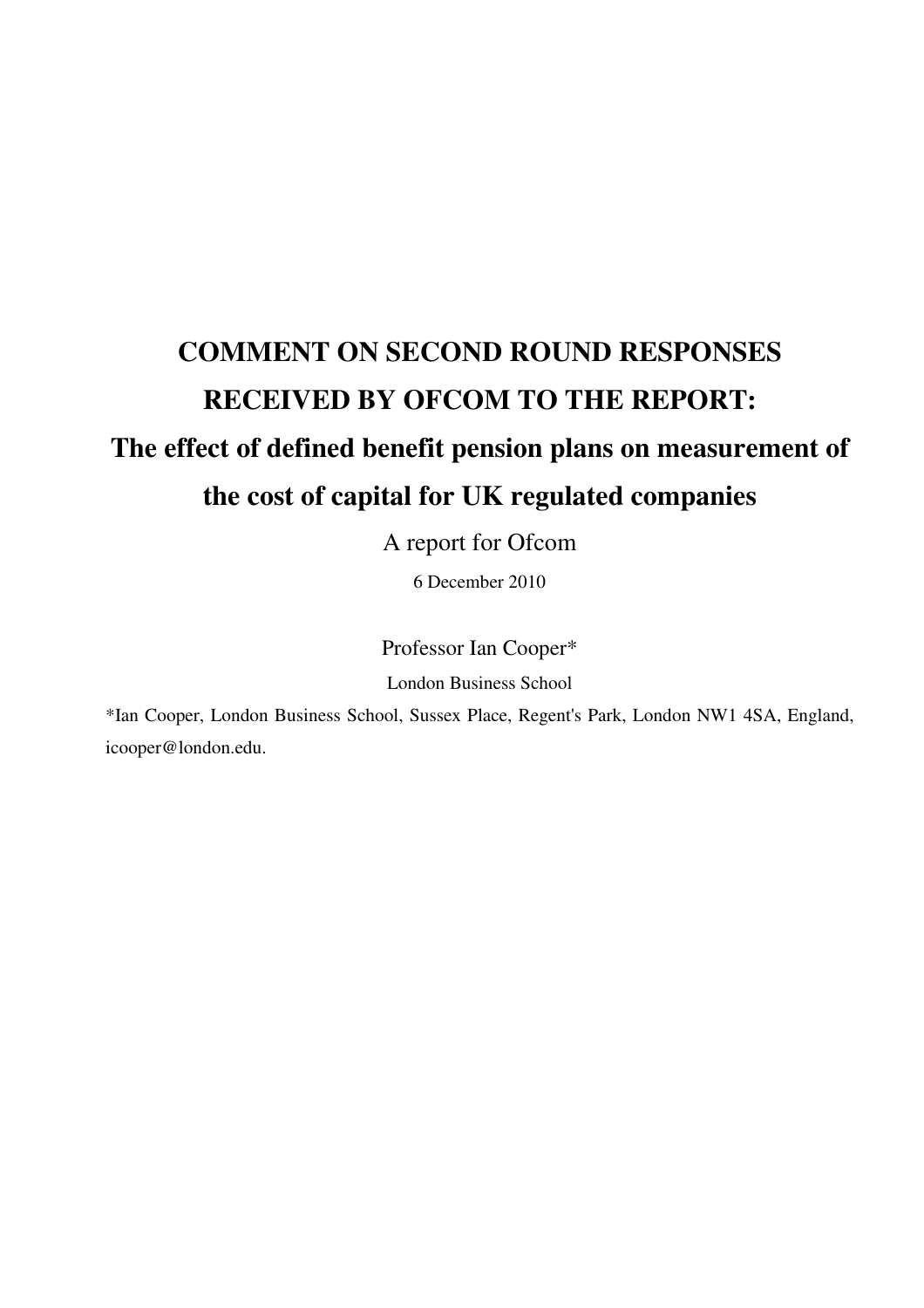# **SUMMARY**

The introduction to this report explains its context in the process of consultation regarding the treatment of the BT pension fund in Ofcom's assessment of the cost of capital. At this stage I have been asked to comment on PwC's second response.

PwC uses the build-up method to produce an estimate of the adjustment to the BT Group asset beta which should be made to allow for the DB pension plan. The adjustment from this approach is in the range -0.18 to -0.29. It results in an adjusted asset beta for the BT Group in the range 0.29 to 0.38, as shown in the Table below. PwC claims that this estimate is robust and that it has taken into account all possible measurement problems. However, the adjusted BT Group asset beta is completely inconsistent with other evidence. For instance, it implies that BT Group's business (which consists of unregulated and regulated telecoms) has a lower asset beta than water companies. PwC gives no explanation of how its method can be robust but give such unrealistic results.

# **PwC's estimates of the adjustment to the asset beta for the pension fund and the resulting adjusted asset beta of the BT Group**

|                              | <b>Build-up method</b> |             |  |  |
|------------------------------|------------------------|-------------|--|--|
|                              | Low                    | <b>High</b> |  |  |
| Adjustment for pension fund  | $-0.18$                | $-0.29$     |  |  |
| BT Group adjusted asset beta | 0.38                   | 0.29        |  |  |

PwC's estimate based on the build-up method is also inconsistent with direct estimation of the adjustment using empirical analysis of actual betas. Based on that approach, in my earlier report I gave my best estimate of the adjustment to the asset beta as -0.05. I also stated that I do not believe that there is any robust method of estimating this adjustment.

The additional PwC analysis has not changed my opinion regarding either my best guess of the adjustment or the high degree of uncertainty about it. In my opinion, PwC's conclusions regarding its estimate based on the build-up method do not take account of:

- Uncertainty and measurement problems concerning the betas of the assets and liabilities of the pension plan;
- Evidence that the link between fundamental determinants of risk and measured stock market betas is not the one its formulas assume;
- Evidence that the financial state of a company affects wage bargaining;
- Uncertainty about the correct way to deal with default risk.

In my opinion, the first of these, uncertainty about measurement of betas, introduces a considerable degree of uncertainty into the estimate. This is not allowed for in PwC's range, which is calculated as if the betas are known with certainty. The other three factors all result in biases which mean that the build-up method gives too large an estimate of the adjustment. I consider all four of these problems to be significant and not addressed by the PwC estimates. In my opinion, they could easily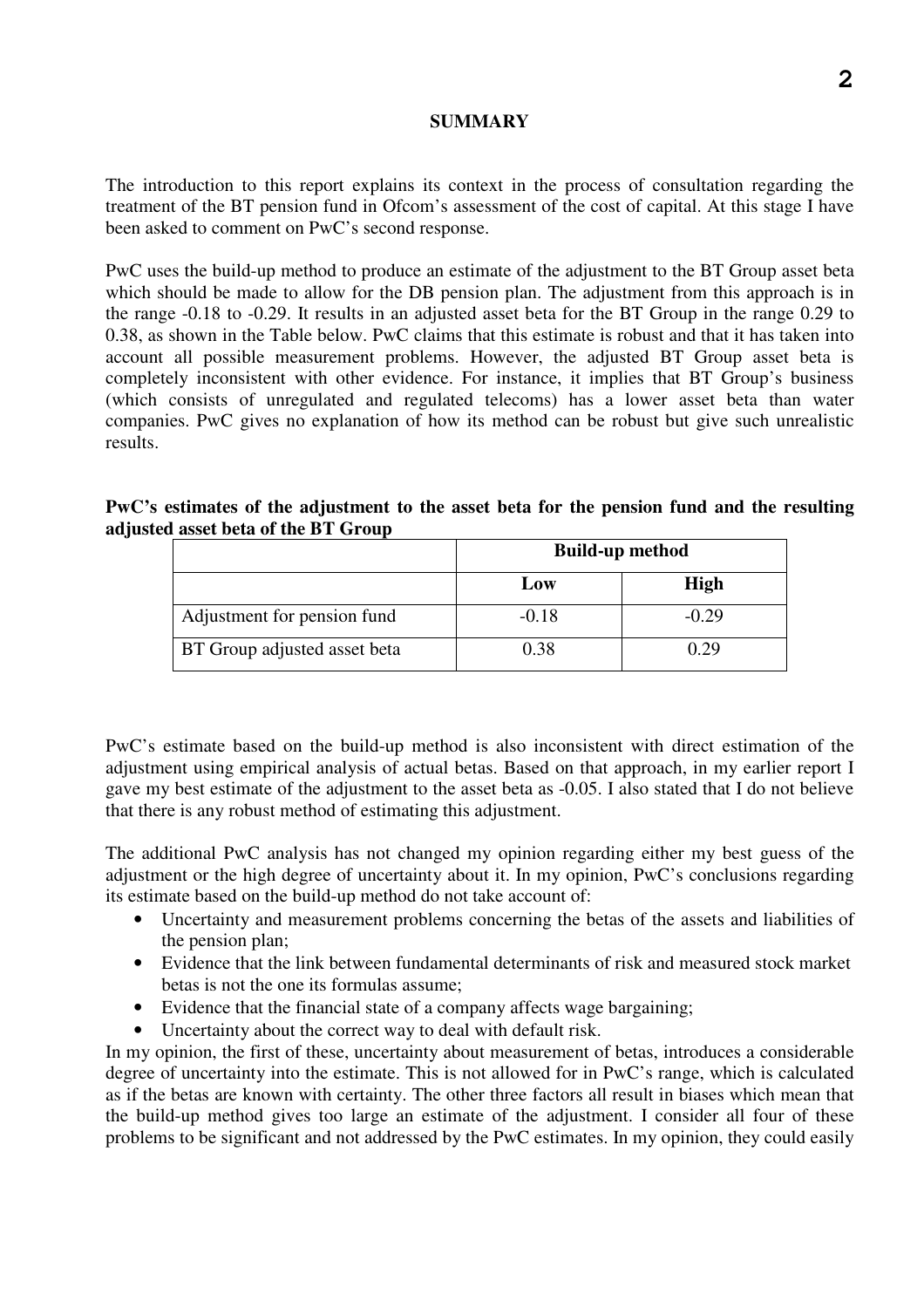**3**

account for the entirety of the inconsistency between the PwC estimate based on the build-up approach and the evidence from utility company betas and the empirical approach.

Ofcom thus has three pieces of evidence on which it can base an adjustment for the BT pension fund, if any: (1) Evidence from the asset betas of other companies; (2) The empirical relationship between asset betas and pension fund characteristics; (3) Evidence derived from the build-up method. The first two are largely consistent with each other. As discussed above, the third gives an inconsistent adjustment, relies on very strong assumptions, and will be biased if there are any material omitted factors (as I believe there are). In my opinion, Ofcom should place almost all weight on the evidence from asset betas of other companies and the estimate based on the empirical method.

To form its final estimate, PwC uses its own build-up estimate and an empirical estimate. It adopts a "split-the-difference" approach between the low end of its range based on the build-up method (which is -0.18) and my estimate based on the empirical method (which is -0.05). This results in its final estimate of the adjustment as -0.10. PwC does not say why its final estimate lies outside the range estimated using the build-up method even though it maintains that this range is robust. In my opinion this is not the correct way to combine the evidence. In my opinion, since the build-up method gives such implausible results, has such a high degree of uncertainty, relies on such strong assumptions, and contains probable biases it should receive minimal weight in the final judgment of the adjustment.

Regardless of the method used to weigh the evidence concerning the pension fund adjustment, Ofcom must take into account that applying any such adjustment gives only an intermediate figure, the adjusted cost of capital of the BT Group, not the cost of capital of Openreach.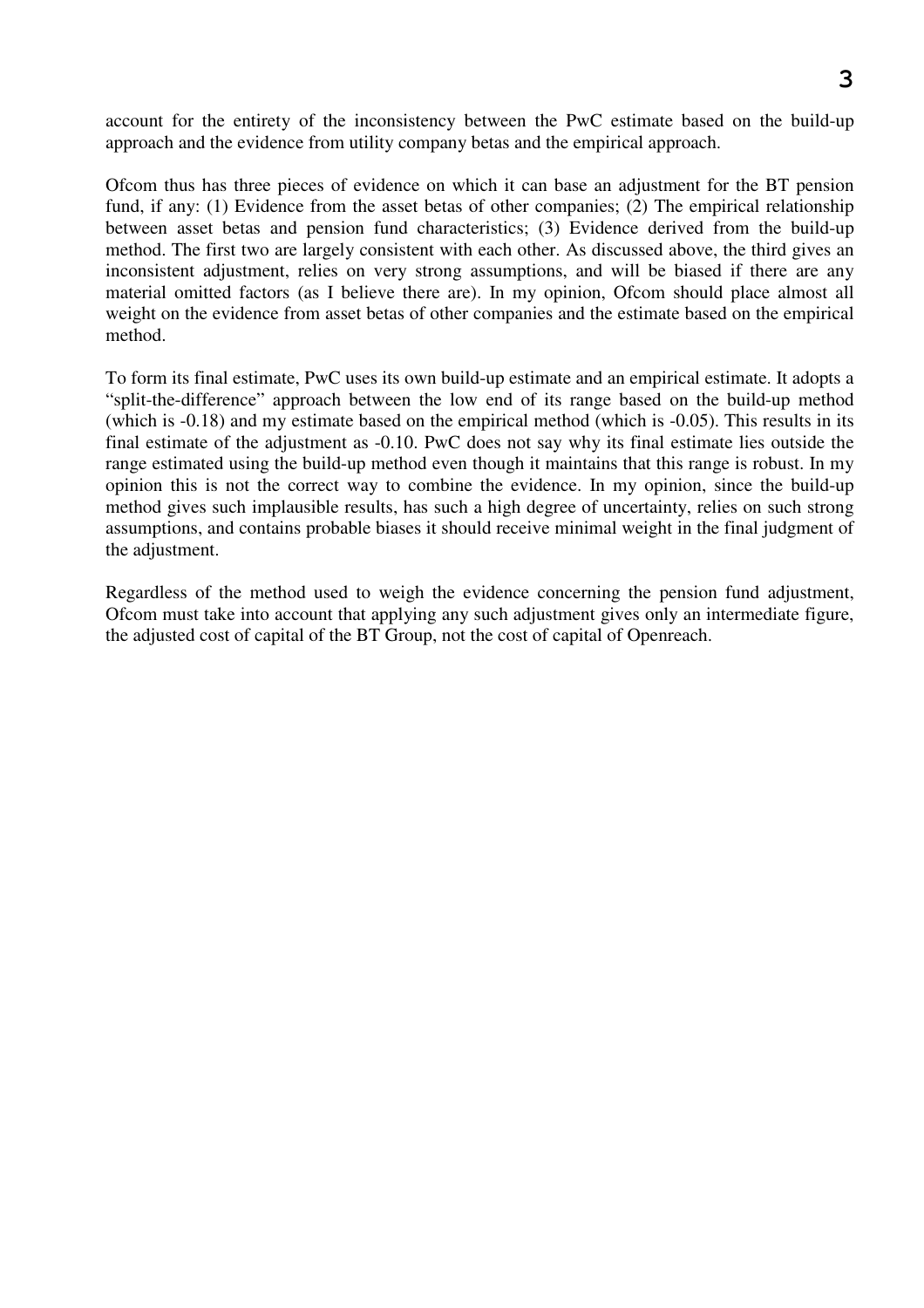#### **1. Introduction**

In September 2009 I produced a report "The effect of defined benefit pension plans on measurement of the cost of capital for UK regulated companies" ("Cooper1"). That report, commissioned by Ofcom, concerned the possibility of adjusting the cost of capital of BT to reflect the existence of its large defined benefit ("DB") pension plan. It was published by Ofcom as part of its consultation regarding estimating the cost of capital for use in regulating BT Openreach.

Cooper1 concluded that although it is likely that BT's pension plan affects its measured cost of capital there is no robust way of adjusting for the effect because the measurement problems are so severe. Ofcom received several responses to this part of the consultation. These suggested two different approaches to the measurement problems: Based on empirical analysis of actual betas, and based on a "build-up" of the various elements which enter a particular formula for making the adjustment.

In May 2010 I produced a second report ("Cooper2") which considered these responses and reaffirmed the conclusion of my earlier report that there is, in my opinion, no robust way of making the adjustment. Even so, I was asked to give my best guess of the size of the adjustment. I concluded, based mainly on the empirical approach, that the adjustment which could be applied to the BT Group asset beta is -0.05. I cautioned that this estimate is highly uncertain and definitely not robust.

I was also asked to discuss the way that Ofcom uses the BT Group cost of capital in its estimation of the cost of capital of Openreach. In 2009 Ofcom estimated the Openreach cost of capital using two benchmarks, the asset betas of BT Group and a range of network utilities. The choice of the estimate of the Openreach cost of capital relative to these benchmarks involved a considerable degree of regulatory judgment.

Ofcom's estimate of the cost of capital of Openreach was significantly below that of the BT Group, involving a judmental downward adjustment for a combination of reasons which were not specified in individual detail. If Ofcom were to now make an adjustment for the effect of the pension fund, it would presumably form an additional element of this overall judgment. It would be one part of a total adjustment to get from the cost of capital of the BT Group to the cost of capital of Openreach.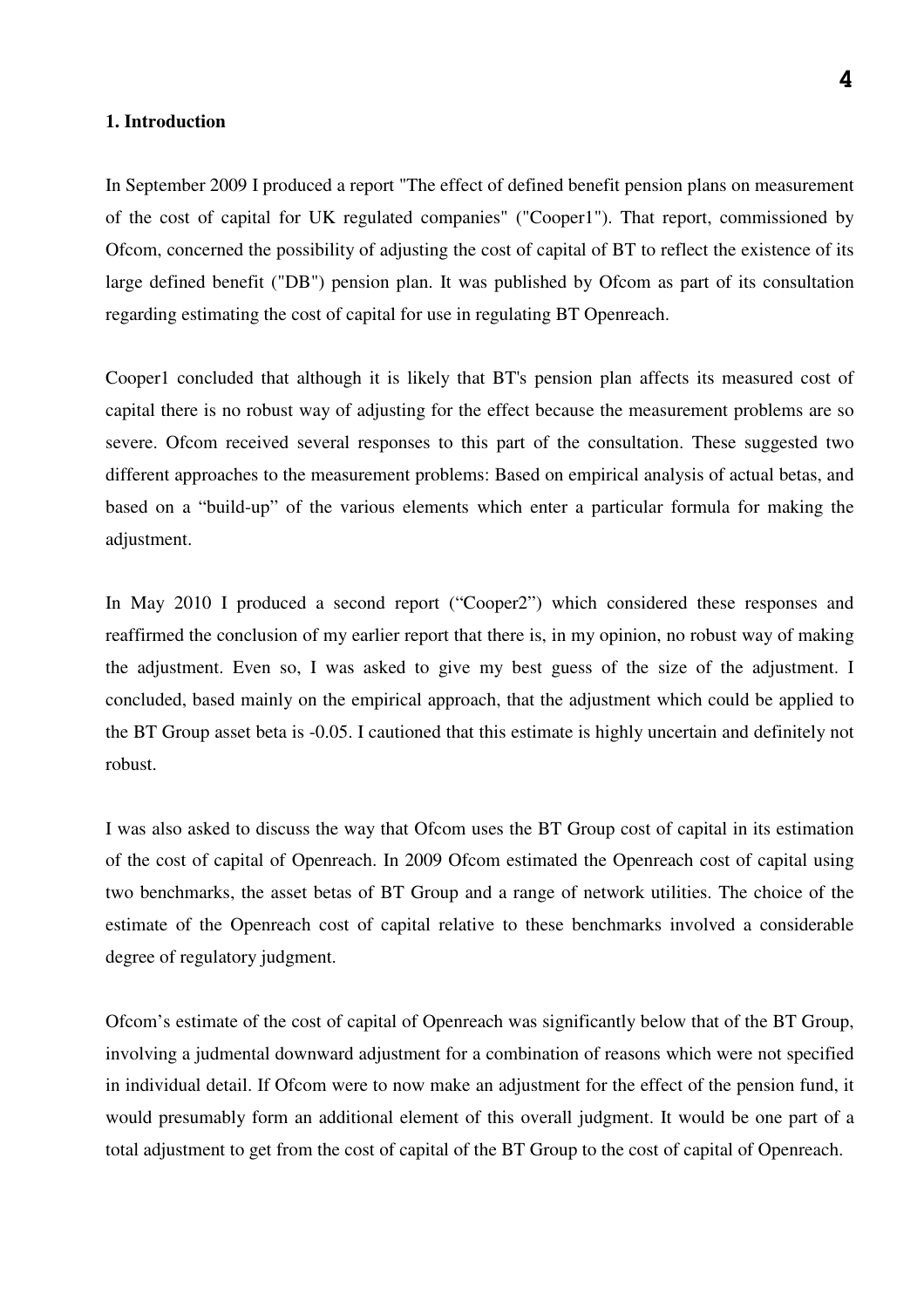Ofcom has now received responses to its second round consultation. I have been asked to comment on the PwC response, which concerns estimation of the adjustment to the cost of capital to take account of the DB pension fund.

#### **2. PwC's Report: Overview**

#### **2.1 Introduction**

Many of the points made in the PwC report concern technical issues to do with estimating particular parameters, which I discuss in section 4 of this report. Before doing that, in this section and the next I discuss some important general issues.

#### **2.2 PwC's estimate of the adjustment**

PwC gives its estimate of the downward adjustment to the BT Group asset beta to allow for the DB pension plan (PwC2 §§15-16). The estimate is 0.1, with a range between 0.05 and 0.18. The main sources of disagreement relative to my estimate of 0.05 are: (1) I think that the build-up approach is not nearly as robust as PwC claims and (2) PwC places most weight on the build-up approach and I place most weight on the empirical approach. PwC does not undertake any estimation based on the empirical approach and appears not to have been asked to do any analysis of that approach (PwC2 §§150-151).

Table 1 shows PwC's estimates of the adjustment and the resulting adjusted asset beta. The range of adjustments given by the build-up method is -0.18 to -0.29. Despite PwC's assertion that the range derived from the build-up method is robust, its final estimate of -0.10 is outside that range. The choice of an estimate outside the range estimated by the build-up method is motivated by two main considerations:

• That range gives an adjusted asset beta for the BT Group which is inconsistent with the evidence from the asset betas of utility companies (PwC2 §162);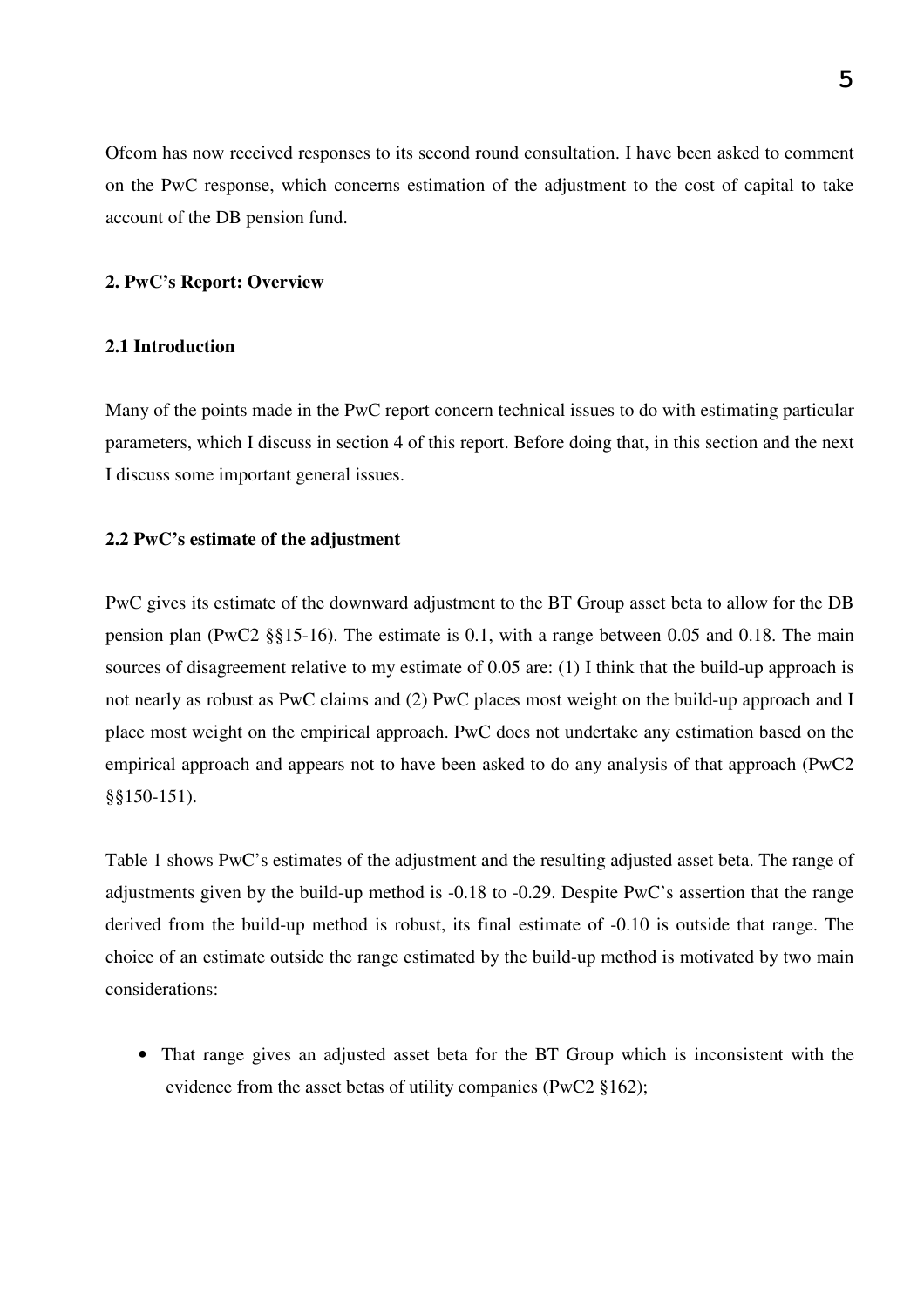• That range gives an adjusted asset beta for the BT Group which is inconsistent with the evidence from empirical analysis of the relationship between asset betas and DB pension plans (PwC2 §§142-149).

Hence, although PwC claims that the build-up approach is robust its final estimate of -0.10 is well outside the range estimated by that method. PwC does not say why it still considers the build-up method to be robust while selecting an estimate well outside the range derived from that method. In my opinion, the unresolved inconsistency between the build-up method and other evidence confirms my view that there is no robust method of making the pension fund adjustment.

**Table 1: PwC's estimates of the adjustment to the asset beta for the pension fund and the resulting adjusted asset beta of the BT Group<sup>1</sup>** 

|                                     | <b>Build-up method</b> | <b>Final estimate</b> |         |
|-------------------------------------|------------------------|-----------------------|---------|
|                                     | Low                    | <b>High</b>           |         |
| Adjustment for pension fund         | $-0.18$                | $-0.29$               | $-0.10$ |
| <b>BT</b> Group adjusted asset beta | 0.38                   | 0.29                  |         |

Table 2 illustrates the extreme level of inconsistency with other data to which the build-up method gives rise. It shows the PwC estimates of the adjusted BT Group asset beta based on the build-up approach embedded in the table of utility of asset betas with which PwC compares them (PwC2 §162). The high end of the PwC estimates implies that BT, which consists of both unregulated and regulated telecommunications businesses, has an asset beta below most of the utility companies in the table. The low end of the PwC range implies that BT has an asset beta below all the utility companies. In my opinion these conclusions are inconsistent with any reasonable analysis of the fundamental determinants of beta (Cooper2 pages 8-10 and 15-17). In my opinion, this inconsistent conclusion confirms the unreliability of the build-up method.

 $\overline{a}$ 

 ${}^{1}\text{PwC}$ 's estimate of the adjusted asset beta cannot be calculated by subtracting the pension fund adjustment from the unadjusted asset beta, as Table 14 of the PwC report shows. The headline adjustment of 0.18 in the Low estimate gives rise to a total adjustment of  $0.26$  (=0.64-0.38) and the headline adjustment of 0.29 in the High estimate gives rise to a total adjustment of 0.35(=0.64-0.29). This contrasts with my adjustment of 0.05, which is intended to be the total adjustment required to get from the BT Group asset beta to the adjusted asset beta.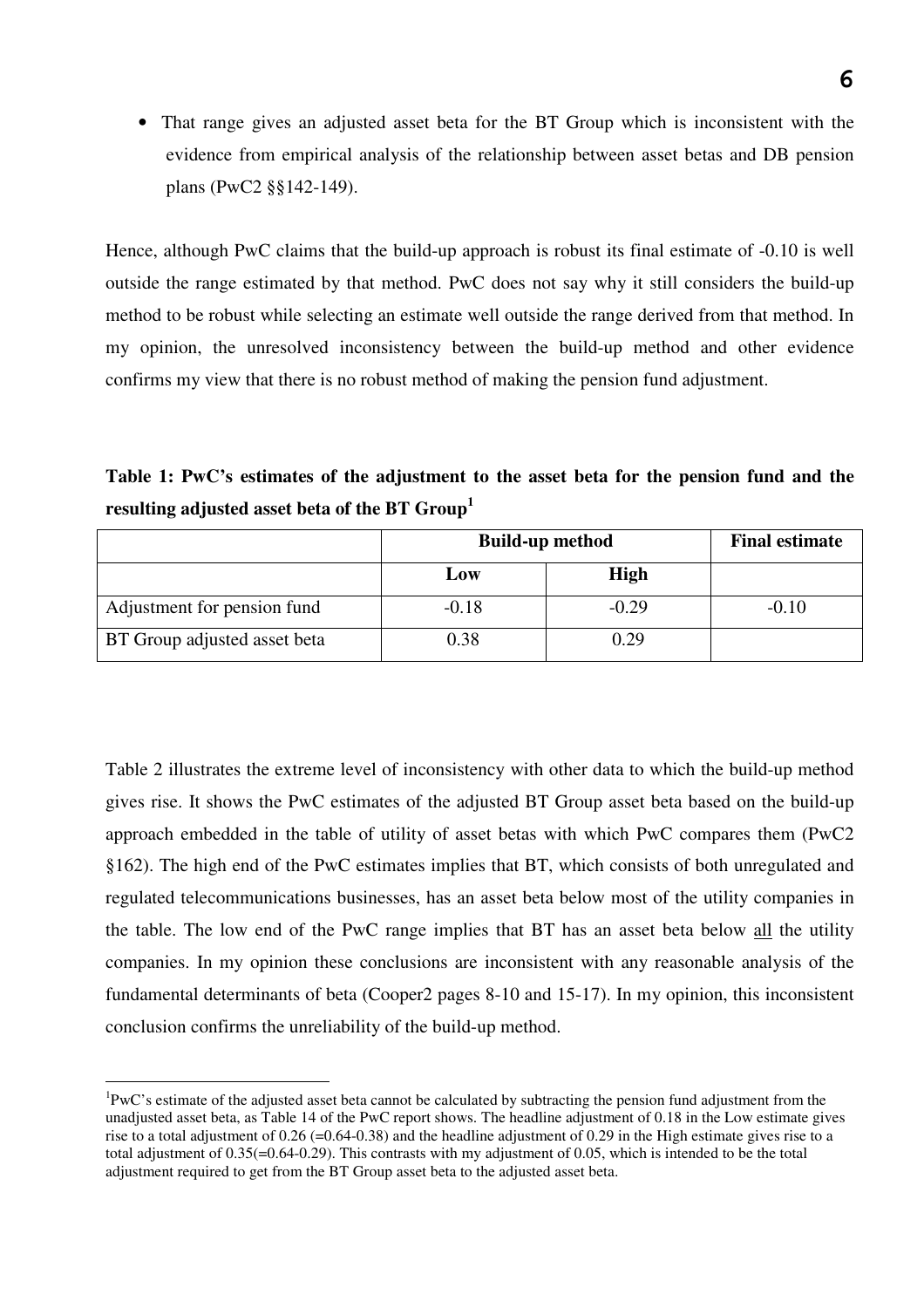|                                         | <b>Asset beta</b> |
|-----------------------------------------|-------------------|
| Stanstead**                             | 0.61              |
| BT (regulated businesses)**             | 0.56              |
| Gatwick**                               | 0.52              |
| Electricity DNO's**                     | 0.48              |
| Heathrow**                              | 0.47              |
| Network Rail**                          | 0.46              |
| United Utilities*                       | 0.44              |
| Severn Trent*                           | 0.41              |
| PwC adjusted BT Group asset beta (High) | 0.38              |
| Pennon Group*                           | 0.37              |
| Northumbrian Water*                     | 0.36              |
| National Grid*                          | 0.35              |
| PwC adjusted BT Group asset beta (Low)  | 0.29              |

**Table 2: PwC adjusted BT Group asset beta using build-up method compared to asset betas for utility companies reported by First Economics (2009)** 

\*Estimated by First Economics (Table 3.1 of their report).

\*\*Reported by First Economics based on regulatory reviews (Table 3.2 of their report).

# **2.3 Uncertainty about the estimate**

Regarding the uncertainty of its estimate PwC concludes (PwC2 §§17-18):

"*We recognise that there is uncertainty around* β*PL and uncertainty over whether all effects have been captured in the attenuation factor analysis. However, there is usually uncertainty over the estimation of financial parameters within the cost of capital and regulators have a duty to make an assessment of their best estimate, even if there is a wide range around this estimate. In these circumstances making no adjustment would appear to be less robust than applying the best available estimate of the adjustment, however uncertain such an estimate may be.*"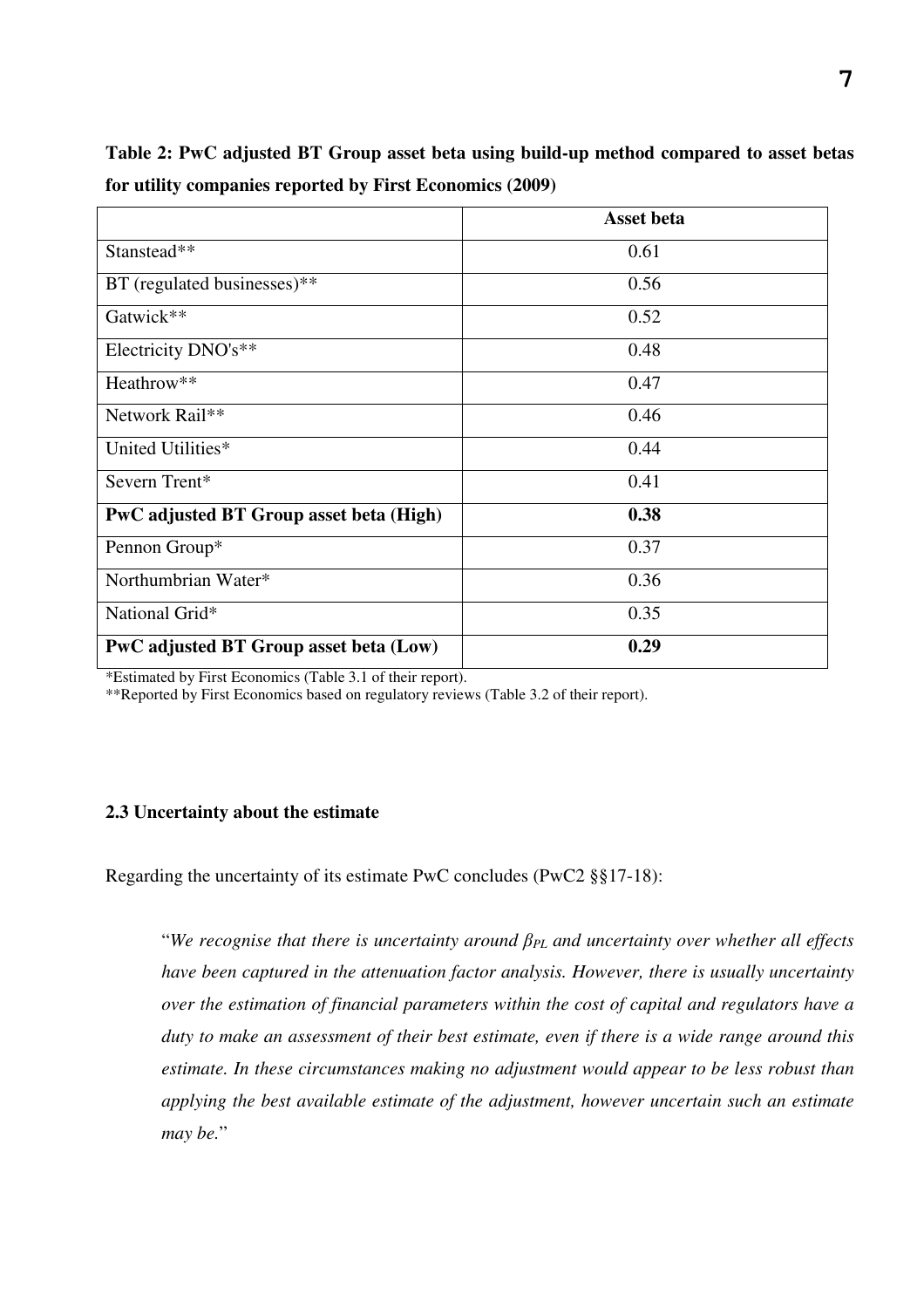I agree with PwC that there is considerable uncertainty involved in estimating the size of the pension adjustment. I disagree with its conclusion that there is a close analogy between the uncertainty involved in the pension fund adjustment and the normal uncertainty faced by regulators estimating the cost of capital.

PwC bases its claims that its estimate is robust partly on the contention that the values for  $\beta_{PL}$  and  $\beta_{PA}$  involve "no more uncertainty than for other cost of capital estimates" (PwC2 §11). PwC appears to conclude that the level of uncertainty arising from the build-up approach is consistent with a robust estimate of the adjusted beta. This fails to address the point that typically a cost of capital estimate is the <u>output</u> of the estimation. In contrast, in this case  $\beta_{PL}$  and  $\beta_{PA}$  are inputs to the estimation process rather than the output of the estimation. Because of this, a normal level of uncertainty in these betas translates into a potentially very large degree of uncertainty in the adjusted beta, as I now show.

Table 3 illustrates the issue using the numbers from Table 14 of PwC2. The first two columns (1) and (2) replicate PwC's analysis, which results in a JMB adjustment that is the same in both PwC scenarios. In other words, PwC's analysis assumes that  $\beta_{PL}$  and  $\beta_{PA}$  are estimated without error and gives rise to a JMB adjustment which PwC assumes contains no error. The only uncertainty included in PwC2 Table 14 is uncertainty about the attenuation factor. In columns (3) and (4) I have taken PwC's assumptions and also assumed that  $\beta_{PL}$  and  $\beta_{PA}$  are measured with an error of  $\pm 0.1$ .<sup>2</sup> This standard error would not be unusual for a beta estimate. The effect of this uncertainty is that the JMB adjustment is now in the range 0.20-0.89, rather than being precisely 0.54 as the PwC analysis suggests.<sup>3</sup> Any uncertainty about the estimation of the unadjusted asset beta of the BT Group would add to the uncertainty shown in the table.

This illustration shows that, contrary to PwC's assertion, a reasonable level of uncertainty in the estimation of β*PL* and β*PA* does not lead to a normal level of uncertainty about the adjusted BT Group beta. Estimation of the adjusted cost of capital for BT Group involves uncertainty about three betas (the asset beta of the BT Group,  $\beta_{PL}$  and  $\beta_{PA}$ ). In the JMB formula these uncertainties combine to generate much greater uncertainty about the final estimate than that for a standard asset beta. Furthermore, even when this process is complete it delivers only an intermediate figure, not the cost

<sup>&</sup>lt;sup>2</sup> The top end of this range is less than the possible value of 0.3 assumed by PwC (PwC2 §13).

 $3$  In this illustration I have simply combined the ranges for the two beta estimates. One could do a more refined calculation which includes their correlations and standard errors, but the basic message would be the same.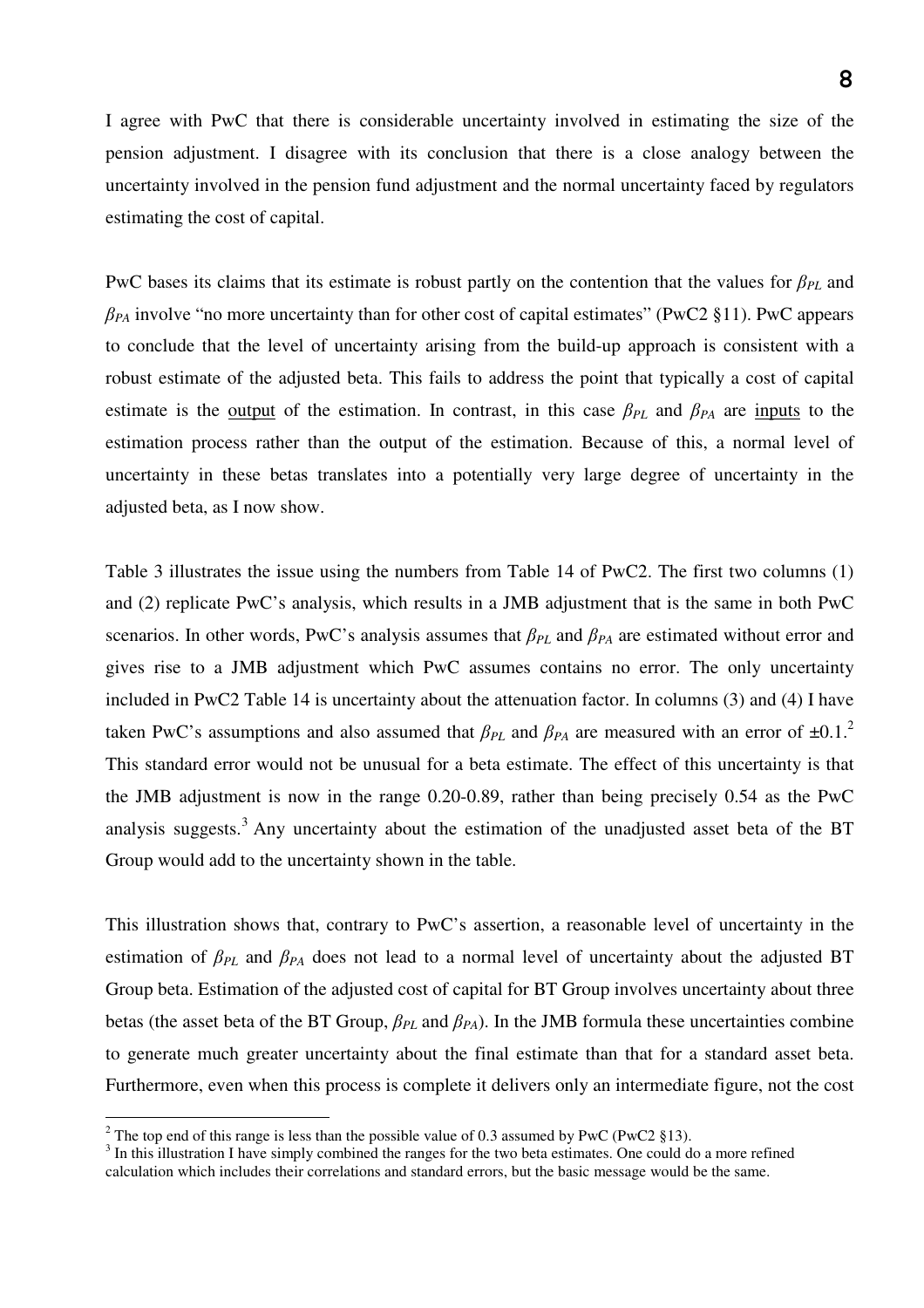of capital which Ofcom requires (i.e. it gives the adjusted cost of capital of the BT Group, not the Openreach cost of capital), as I now discuss.

|                               |                         | (1)    | (2)    | (3)   | (4)   |
|-------------------------------|-------------------------|--------|--------|-------|-------|
|                               |                         | PwC Lo | PwC Hi | Low   | High  |
| $\beta$ pl                    | D                       | 0.17   | 0.17   | 0.27  | 0.07  |
| $\beta$ pa                    | E                       | 0.53   | 0.53   | 0.43  | 0.63  |
| <b>BT</b> Pension assets      | F                       | 29.35  | 29.35  | 29.35 | 29.35 |
| <b>BT</b> Pension liabilities | G                       | 33.33  | 33.33  | 33.33 | 33.33 |
| <b>BT</b> debt                | H                       | 7.08   | 7.08   | 7.08  | 7.08  |
| <b>BT</b> equity              |                         | 11.14  | 11.14  | 11.14 | 11.14 |
| <b>BT</b> Asset beta          | $\mathbf{J}$            | 0.64   | 0.64   | 0.64  | 0.64  |
| <b>BT</b> 's operating assets | K                       | 22.20  | 22.20  | 22.20 | 22.20 |
| JMB adjustment                | $L=E*F/(H+I)-D*G/(H+I)$ | 0.54   | 0.54   | 0.20  | 0.89  |

**Table 3: PwC sensitivity analysis including uncertainty of 0.1 about**  $\beta_{PL}$  **and**  $\beta_{PA}$ 

# **2.4 Robustness of the estimate**

In its discussion of robustness, PwC makes the following points:

- PwC claims that "there also seems to be acceptance among the commentators that in principle the refined JMB formula is an appropriate approach" (PwC2 §10). I disagree with the following apparent implications of this statement: (1) that experts would agree to use the JMB formula to make adjustments to the cost of capital in practice and (2) that such adjustments are actually made. In fact, I know of no example where the JMB adjustment has been made to a cost of capital which has been used in reality (rather than in the academic literature). None of the submissions, including those of PwC, has put forward any such example of the JMB adjustment being used in practice.
- Also, even if a pension adjustment were to be used PwC appears to claim that there is agreement among experts to use the build-up approach rather than the empirical approach. I do not accept that there is general acceptance that the build-up approach is superior to the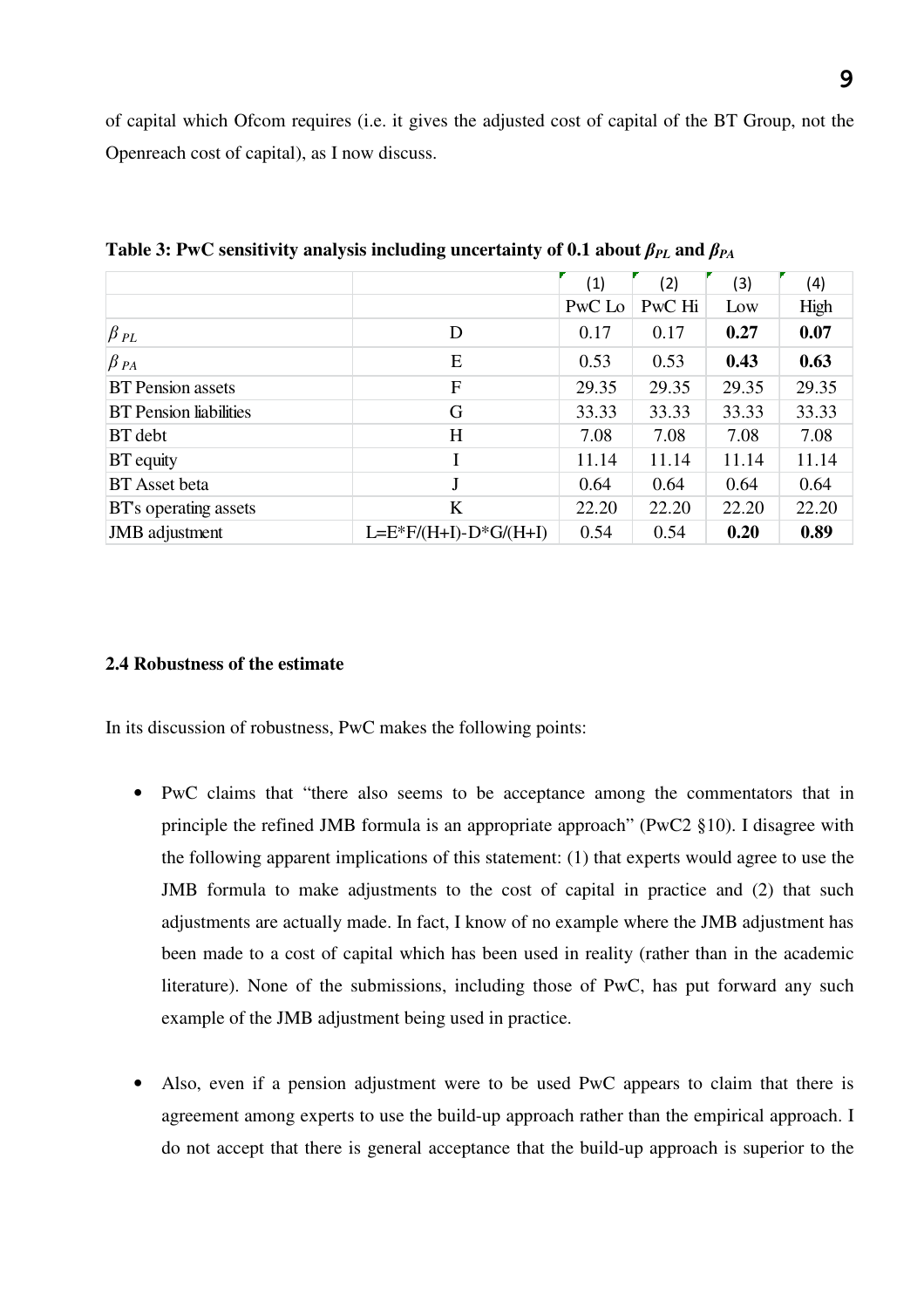empirical approach or that conclusions about robustness can be derived from an assumed acceptance of the build-up approach.

- PwC follows on to claim that "the robustness of the estimated adjustment using the refined JMB formula relies on the precision and certainty around the inputs" (PwC2 §11). I do not accept that the only possible test is the accuracy of the inputs. The test of robustness must also take into account the plausibility of the outputs. In that regard, two important issues are consistency with the adjustment given by the empirical method and consistency with utility asset betas, as discussed above.
- PwC also claims that "we consider that we have incorporated all key suggestions into our analysis from the responses to Ofcom's consultation and wider commentary" (PwC2 §11). Even apart from the important issues of consistency with the empirical method and consistency with utility asset betas, as discussed above, PwC has not addressed several other important issues which could easily account for the discrepancy between its estimate and the other evidence. I summarise and discuss these in section 5 below.
- PwC then says that "there is no more uncertainty in the estimation of  $\beta_{PA}$  than for other cost of capital estimates" (PwC2 §11). As I have just shown the issue is not the level of uncertainty in  $\beta_{PA}$  but the level of uncertainty in the adjusted BT Group asset beta or the Openreach asset beta. Reasonable levels of uncertainty about the inputs to the JMB formula lead to much more uncertainty than PwC claims.

For these reasons and others discussed above, I disagree with PwC's conclusion that it has provided a robust estimate of the pension adjustment which should be applied to the asset beta of the BT Group. Although PwC presents its argument for the robustness of its estimate in a sequence of steps each of which may at first sight appear to have some degree of credibility, these steps lead to a conclusion about robustness that is, in my opinion, incorrect. In summary, my opinion that the build-up method does not lead to a robust estimate has not been changed by the PwC report.

#### **2.5 Application of the pension adjustment in regulation**

Regarding the application of the pension adjustment in the regulatory context, PwC concludes that (PwC2 §15):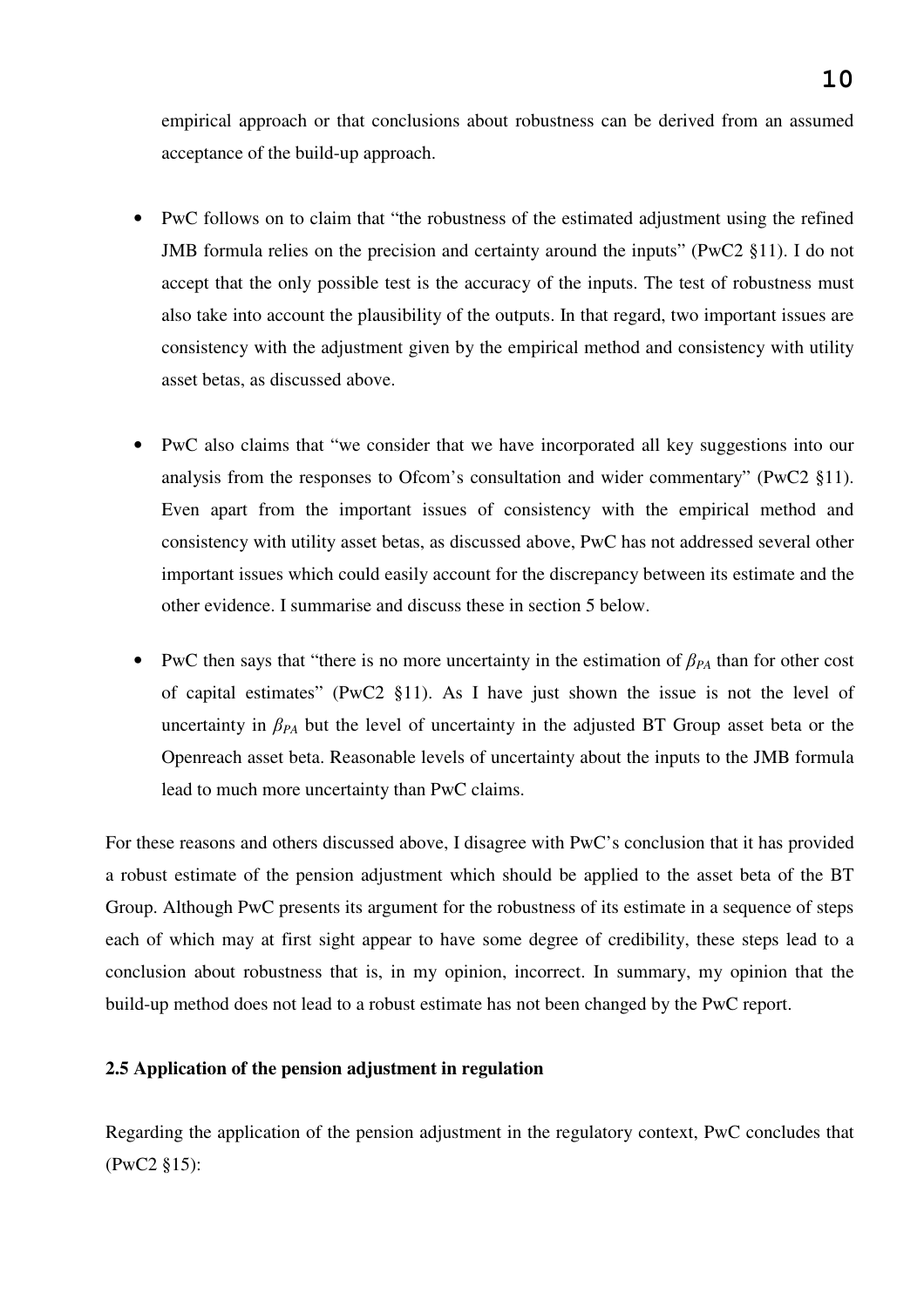*"The choice of a point estimate within this range of 0.05 to 0.18 requires regulatory judgement. Such judgement does often reflect the risk and consequence of setting the cost of capital too high or too low and regulators tend to err on the side of caution, as the consequences of setting a cost of capital too low can be more economically damaging than setting the cost of capital too high."* 

Hence PwC appears to accept that any adjustment of the BT Group cost of capital to allow for its pension fund should take account of the general regulatory context in which it is made. PwC appears to advocate that regulatory judgment be applied at an intermediate stage in the regulatory process, to estimate an adjusted cost of capital for BT Group. Presumably this adjusted cost of capital would then be used as an input to another layer of regulatory evidence and judgment to estimate an appropriate cost of capital for Openreach. Thus PwC's approach appears to involve two steps both of which require regulatory judgment: first to get from the BT Group asset beta to an adjusted BT Group asset beta, and second to get from the adjusted BT Group asset beta to the asset beta of Openreach.

Such a procedure would be different to the framework used by Ofcom in 2009, of exercising its regulatory judgment in a single step starting from the unadjusted asset beta of the BT Group (Cooper2 page 4). PwC does not appear to have been asked to address important aspects of the overall regulatory judgment which flow from this method of dealing with the pension adjustment:<sup>4</sup>

- Whether and how the adjusted asset beta for the BT Group would then be adjusted to get the cost of capital of Openreach;
- How to take account of other evidence, such as the evidence about the costs of capital of utility companies, which Ofcom used in 2009 and which was cited by respondents to the first round of consultation (Cooper2 pages 7-10);
- The fact that Ofcom's estimate of the asset beta of BT Openreach in 2009 did involve a downward adjustment of 0.1 to the BT Group equity beta (Cooper2 page 7).

For instance, it is not clear whether PwC is advocating that its reduction of 0.1 to the BT Group asset beta should then be followed by a further adjustment. If it were advocating this, it would be

 $\overline{a}$ 

<sup>&</sup>lt;sup>4</sup> PwC2 §31 gives the terms of reference of the report.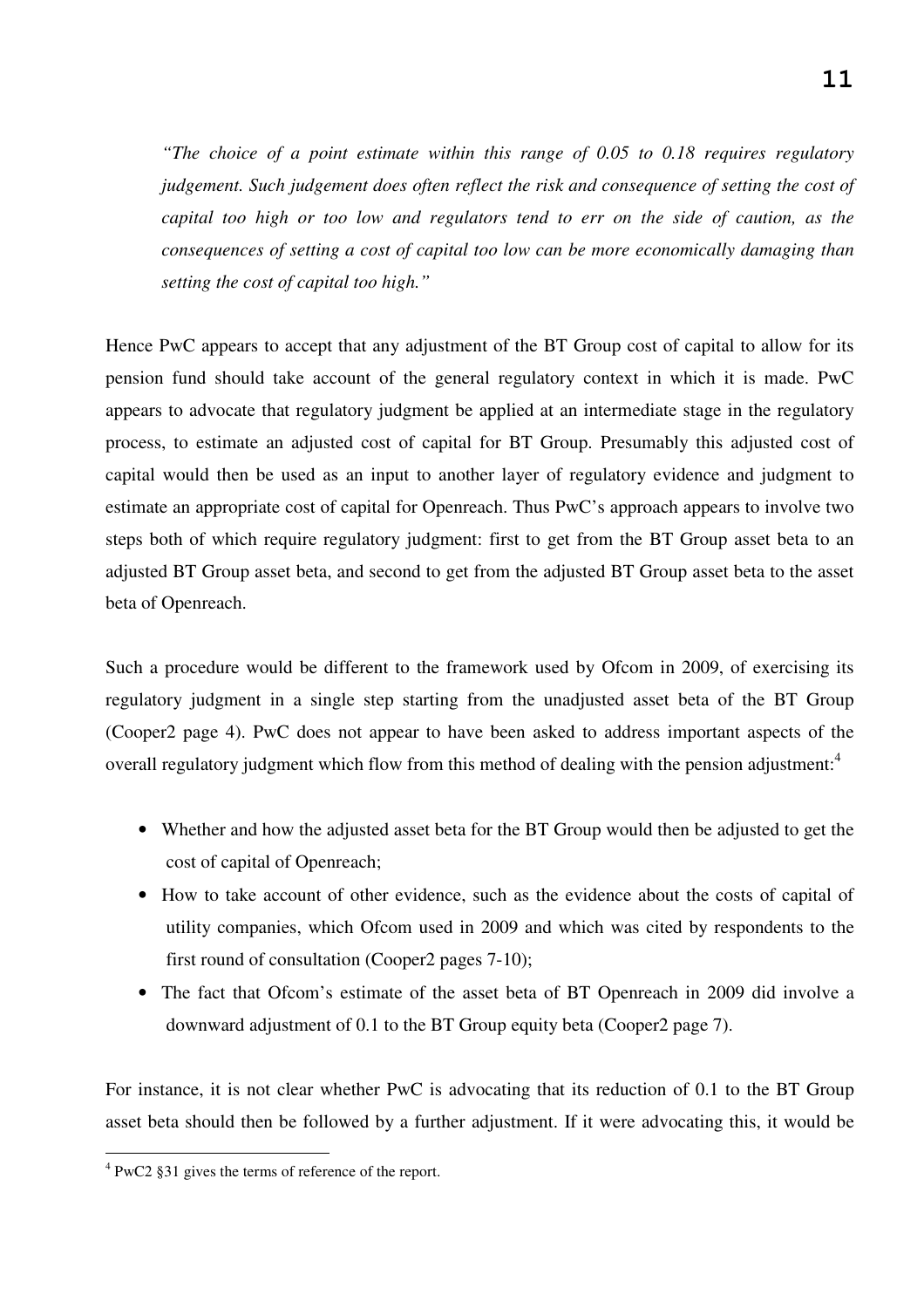important to assess the overall size of the adjustment and the resulting asset beta relative to the evidence of utility company asset betas (Cooper2 page 31).

PwC briefly discusses the use of utility benchmarks (PwC2 §162). As discussed above, it uses the range of utility company asset betas to modify its estimate of the size of the adjustment to the BT Group asset beta. It does not say why it is useful to make a judgment of the adjusted BT Group asset beta relative to these utilities rather than to judge where the Openreach asset beta lies relative to them. In my opinion it makes much more sense for Ofcom to make such a judgment directly about Openreach rather than about an intermediate calculation of the BT Group asset beta adjusted for its pension risk.

## **3. General points about the build-up approach**

## **3.1 Introduction**

PwC places heavy weight on the build-up approach. This involves estimating parameters, such as the attenuation factor and the beta of pension liabilities, and combining them in a formula. The formula assumes that the actual beta of BT observed in share prices can be related in a measurably reliable way to its fundamental determinants. As I have discussed above, this approach leads to an adjustment which is inconsistent with other evidence. In this section I discuss some issues regarding the build-up approach which are not fully addressed by the PwC report, in my opinion.

#### **3.2 Slippage between measured stock market betas and fundamentals**

A key assumption of the formula used by PwC is that the share price of BT responds to the "fundamentals" of BT with no lag and no damping of the relationship. There is a considerable literature (Cooper1 pages 16-17) which suggests that this relationship may not be as clean as the build-up method assumes. If there is any such damping the effect will be to make the adjustment derived from the build-up method too large. This is one reason why I give much less weight than PwC to the build-up approach. PwC does not make any adjustment for this but simply asserts that it is not a problem (PwC2 §§99-103).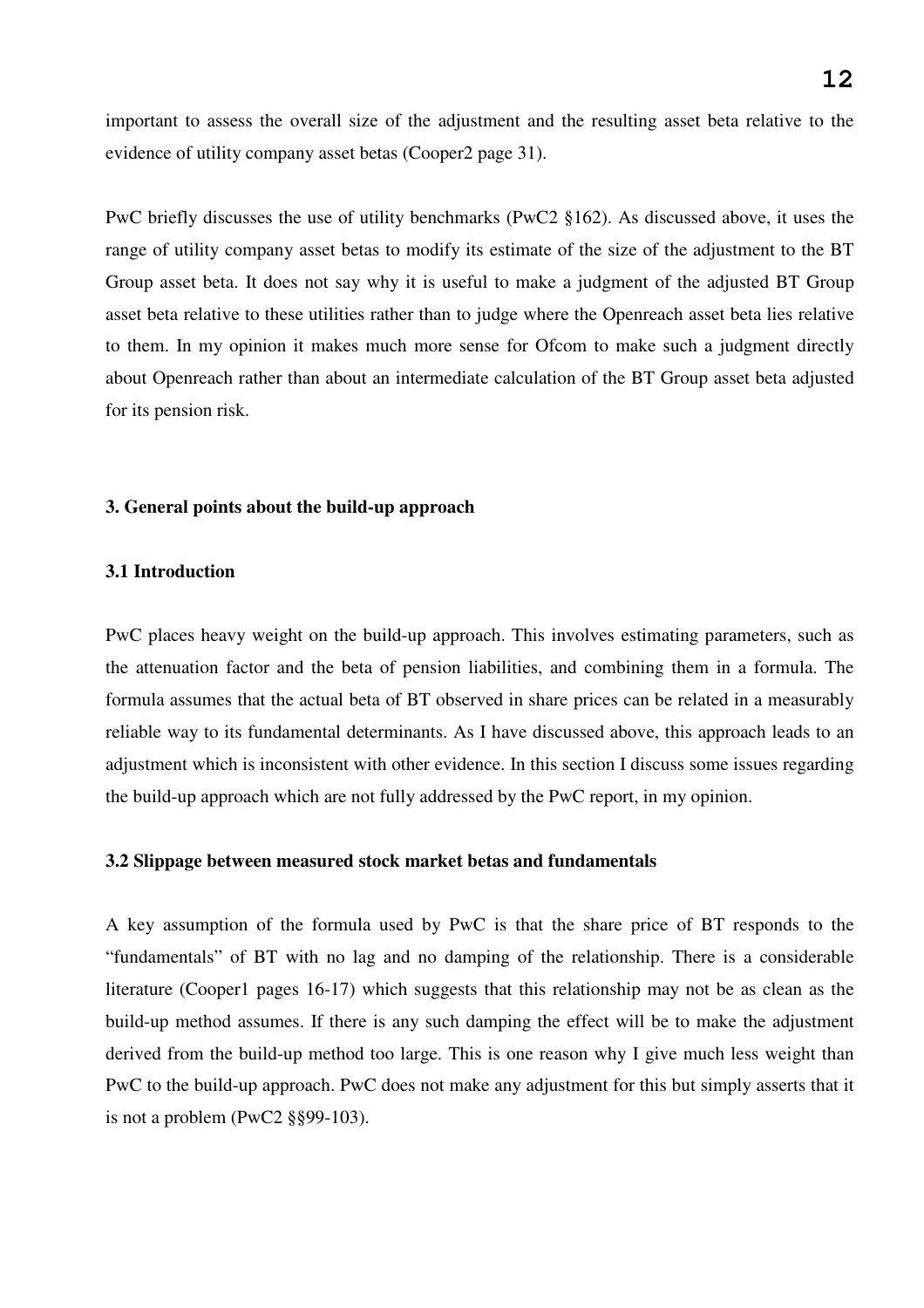#### **3.3 Omitted factors**

PwC accepts that there may be omitted factors which could attenuate the relationship assumed by the build-up method (PwC2 §17). Such omitted factors would tend to make the adjustment derived from the build-up method too large. Any factor related to the pension fund which is not included in the PwC analysis but affects the actual share price behaviour of BT would be such an omitted factor. As an example, on October 21 2010 the High Court ruled in favour of BT regarding the "Crown Guarantee" of its pension liabilities. According to the Financial Times this means that BT is "in a stronger position to cut the size of its large top-up payments into its pension fund".<sup>5</sup> The ruling led to a 4% rise in the BT share price. In my opinion, the analysis of share price responses (and betas) in the face of such complications is not as simple as the build-up method assumes.

# **3.4 Measurement of parameters**

The build-up method involves combining estimates of stock market parameters (betas) with other capital market parameters (such as the beta of pension liabilities). When performing such analysis it is important that the beta of pension liabilities used is the same as the one which is reflected in the measured stock market beta. This requires consistency between the estimation of the two betas (Cooper2 page 18). PwC uses a 20-year average of 60-month rolling betas to estimate the beta of pension liabilities (PwC2 §55). This is entirely different to the standard method used to estimate the equity beta for the cost of capital, which generally involves a much shorter data window. So PwC's estimation procedure for the beta of pension liabilities is inconsistent with the estimation procedure used for the BT Group asset beta, to which it applies its adjustment.

PwC claims that the approach is justified by "the long-term nature of pension liabilities" (PwC2 §141a). However, equity is also a very long term liability but that is not used as a justification for using 20 years of data to estimate its beta. The choice of the data window for beta measurement is not generally motivated by the maturity of the security whose beta is being measured, which is already reflected in the behavior of the prices which are used to estimate the beta. Thus the method used by PwC to estimate  $\beta_{PL}$  is inconsistent with the BT Group asset beta to which the adjustment is applied.

 5 Financial Times, Friday October 22, 2010, page 32.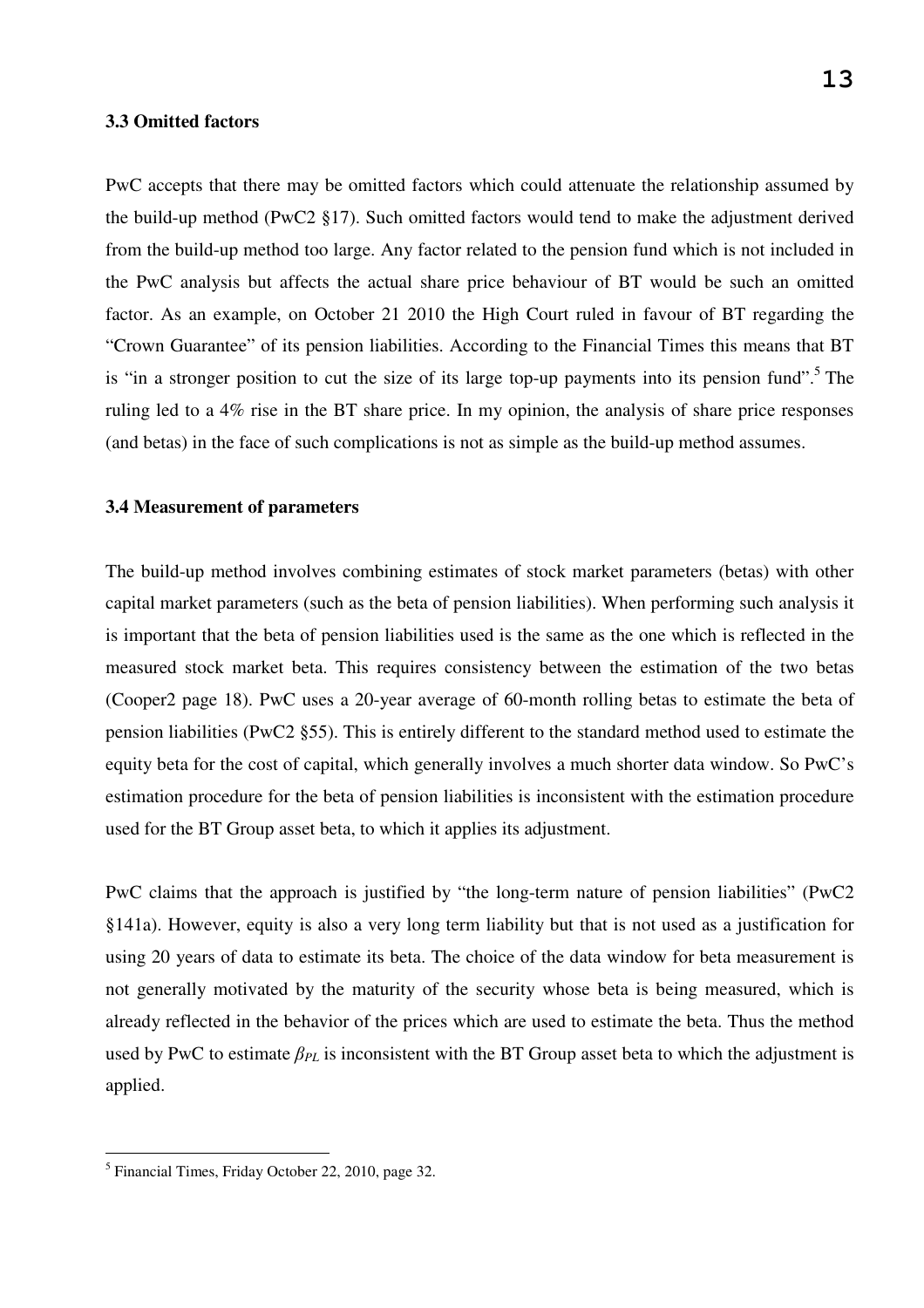#### **4. Technical issues**

#### **4.1 Introduction**

In my opinion, the key issues are whether the PwC method leads to a robust and reliable cost of capital estimate and the evaluation of this should be made on the broad considerations discussed above rather than narrow technical grounds. The PwC report also contains discussion of some technical points and I address these in this section in the order they appear in the PwC report.

#### **4.2 Estimation of** β*PL*

After extensive analysis, PwC uses 60-month estimated beta for index-linked gilts as the foundation of its estimate of β*PL* (PwC2 §§57-8). Rather than use the most recent figure (which appears to be about 0.25 from Figure 1 of the PwC report), it uses a 20-year average of 60-month rolling betas. One justification for this is that a positive beta for index-linked gilts would contradict their use as the riskless rate in the CAPM (PwC2 §54). Regarding this issue, the purpose of the pension adjustment is to correct the asset beta for the actual behavior of the values of pension assets and liabilities, not to make a judgment about capital market equilibrium. So I disagree that this is a justification for a particular choice of β*PL*. Another reason, which I have discussed in para 3.4 above and disagree with, is that the use of a 20-year window is consistent with the long-term nature of the bond. A third reason is that the use of a 20-year window irons out short term fluctuations (PwC2 §55). As with equity betas, changes in fixed income betas over time may represent changes in fundamental relationships and then it would be wrong to base a current estimate on 20-year old data. In fact, during the 20-year period covered by the PwC analysis both the general bond market and the index-linked market in particular have undergone dramatic changes. The use of a 20-year average has, in my opinion, no more justification for PwC's estimate of the index-linked beta than it does for equity betas.

In my opinion, the PwC analysis of the beta of index-linked gilts is best summarized by Figure 1 of the report, which confirms my view that estimation of this parameter is subject to a great deal of uncertainty.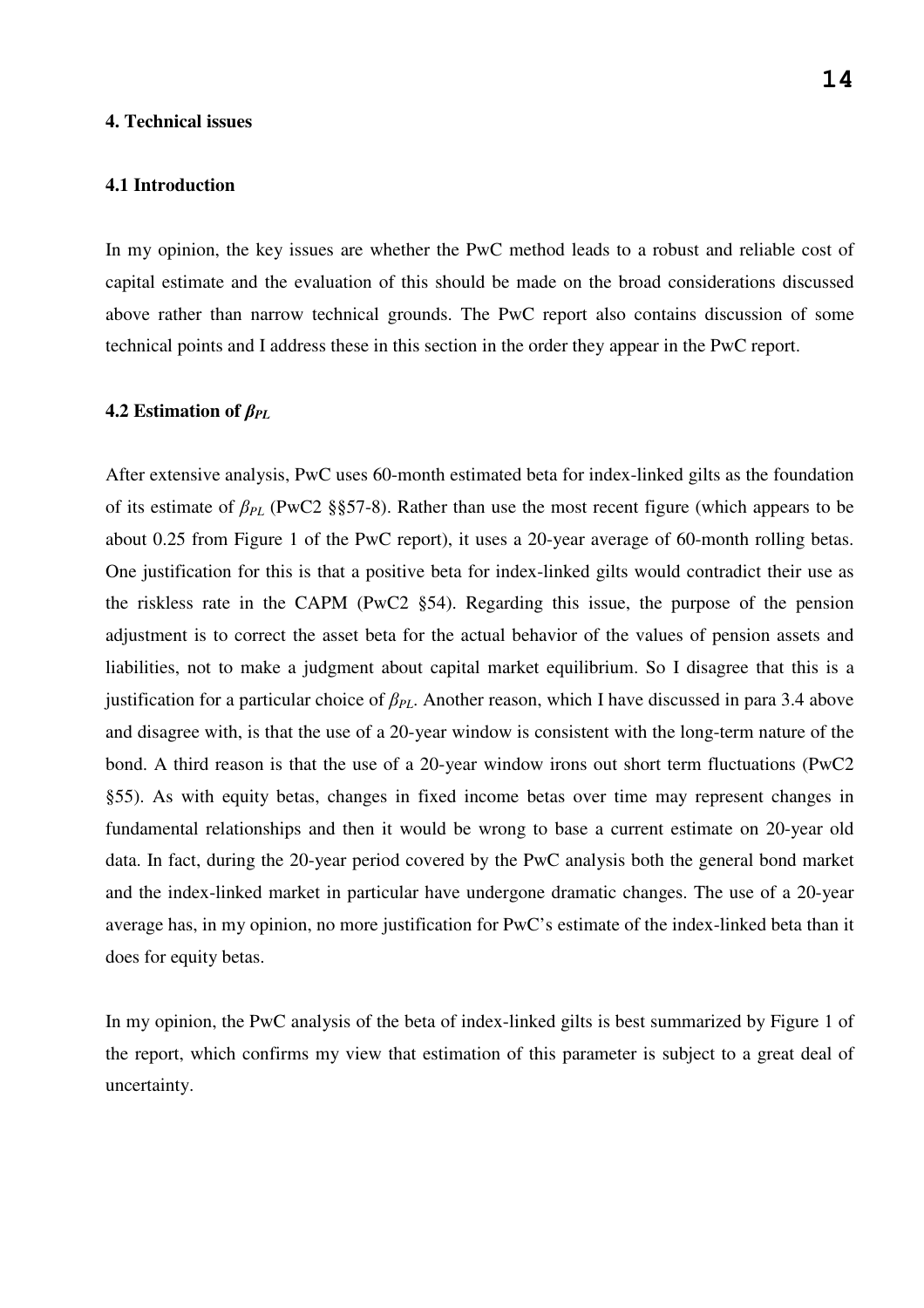PwC then applies an adjustment to its estimate of the beta of index-linked gilts (0.16) to allow for variation of real wage growth among current employees who are members of the pension fund. This adjustment raises the estimate of β*PL* from 0.16 to 0.17 (PwC2 Table 4). This relies on a guess as to the proportion of the pension liability which is affected by real wage growth. If Ofcom decides to pursue this method it could obtain an accurate figure, as PwC says (PwC2 §69). Therefore I make no comment on this calculation.

# **4.3 Estimation of** β**PA**

As with the proportion of the pension fund which is exposed to real wage growth, the beta of pension assets,  $\beta_{PA}$ , would be best estimated based on data obtained directly from the BT pension fund (Cooper2 page 27). Then it would be unnecessary to guess about the betas of different categories of assets included in the pension fund because the beta of the aggregate fund could be estimated directly by an appropriate regression of its returns on the market index. Since this issue could be resolved as a matter of fact I make no comment on the PwC estimate, other than the following. PwC claims that its estimate is as reliable as standard beta estimates (PwC2 §11). However, its estimate is based on guesswork as to the precise nature of the assets of the BT pension fund. In my opinion, estimating a beta that depends on such guesses must result in an estimate which is less reliable than a typical beta estimate, which is based on a known asset.

# **4.4 The attenuation factor**

PwC bases its estimate of the attenuation factor on a list of possible channels derived from my earlier reports. It dismisses some possible sources of attenuation:

- The evidence that the financial well-being of a company affects wage bargaining;
- Slippage between measured stock market betas and fundamentals (which I have discussed in para 3.2 above)

Regarding the possibility that a pension deficit affects wage bargaining by employees, PwC dismisses the empirical evidence for such a link. Its argument appears to be that labour markets are always in equilibrium (PwC2 §§116-119). Even so it accepts that "a growing deficit can have effects on the present value of future wage growth" but includes no adjustment for this because "the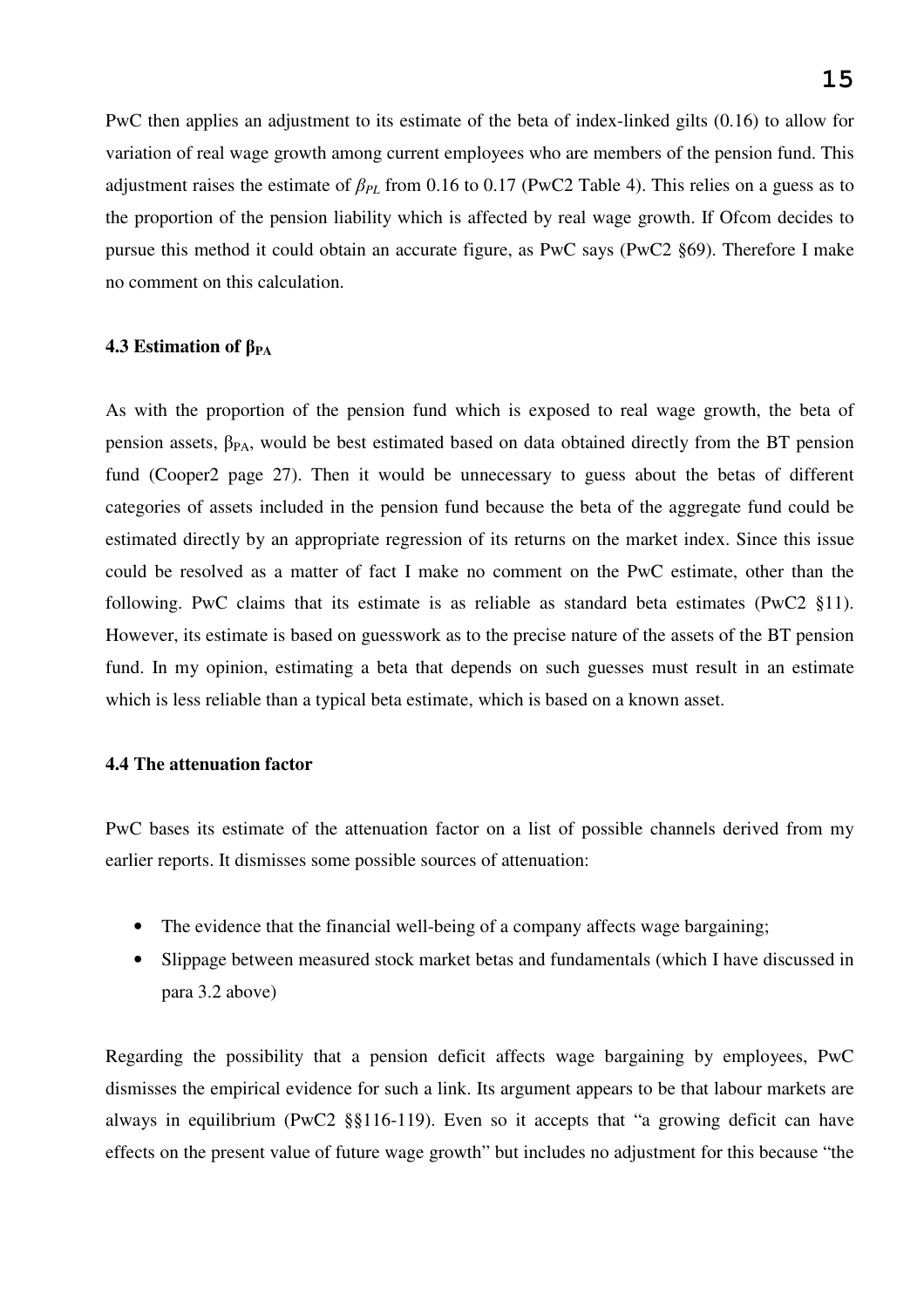competitive dynamics of the labour market limits the extent of these impacts" (PwC2 §119). Hence it appears to believe that competitive dynamics limit the extent to zero. In my opinion it is unrealistic to assume that collective bargaining in an organization like BT is unaffected by the size of its pension deficit. Also, the assumption that the labour market is always in competitive equilibrium is inconsistent with reality.

PwC's analysis of other attenuation factors is similar to that contained in its first report, with the addition of an adjustment for default risk. The default risk adjustment is estimated from Moody's calculations of the historical default incidence of BBB debt in the period 1920-2009 (PwC2 §121). This is used to make an adjustment to the attenuation factor. In my opinion if this approach is taken the probability used should be the one which reflects the impact of default on present value. It is the present value of these effects that matters, not the raw probability (Cooper2 pages 14, 20-21). There is authoritative evidence that the probability implied by the present value of BBB debt is up to four times as large as the raw historical probability (Almeida and Philippon (2007) Table III). Technically, the reason is that default is likely to occur in situations where the loss has a high cost. So the risk-adjusted probability of default is significantly greater than the raw probability. If the risk-adjusted probability were used it would lead to much greater attenuation than PwC estimates.

To put it differently, PwC has estimated the beta of BBB debt as lying in the range 0.17-0.26 (PwC2 Table A3). The centre of this range is 0.21. One approach to default risk would be to include the debt spread in the estimate of  $\beta_{PL}$  (Cooper2 page 26). If the PwC estimated beta of 0.21 were added to its beta based on index-linked gilts of 0.17 the total  $\beta_{PL}$  would be 0.38, giving a far smaller adjustment than estimated by PwC.

To illustrate this alternative way of analysing the impact of default risk, Table 4 shows the PwC analysis of the attenuation factor with no default risk included. Columns (1) and (2) replicate PwC2 Table 12 and columns (3) and (4) set the default risk to zero. Table 5 shows the effect of putting the default risk into β*PL* and then calculating the pension fund adjustment. Columns (1) and (2) replicate PwC2 Table 14 and columns (3) and (4) set the default risk to zero in the attenuation factor but include it in  $\beta_{PL}$ .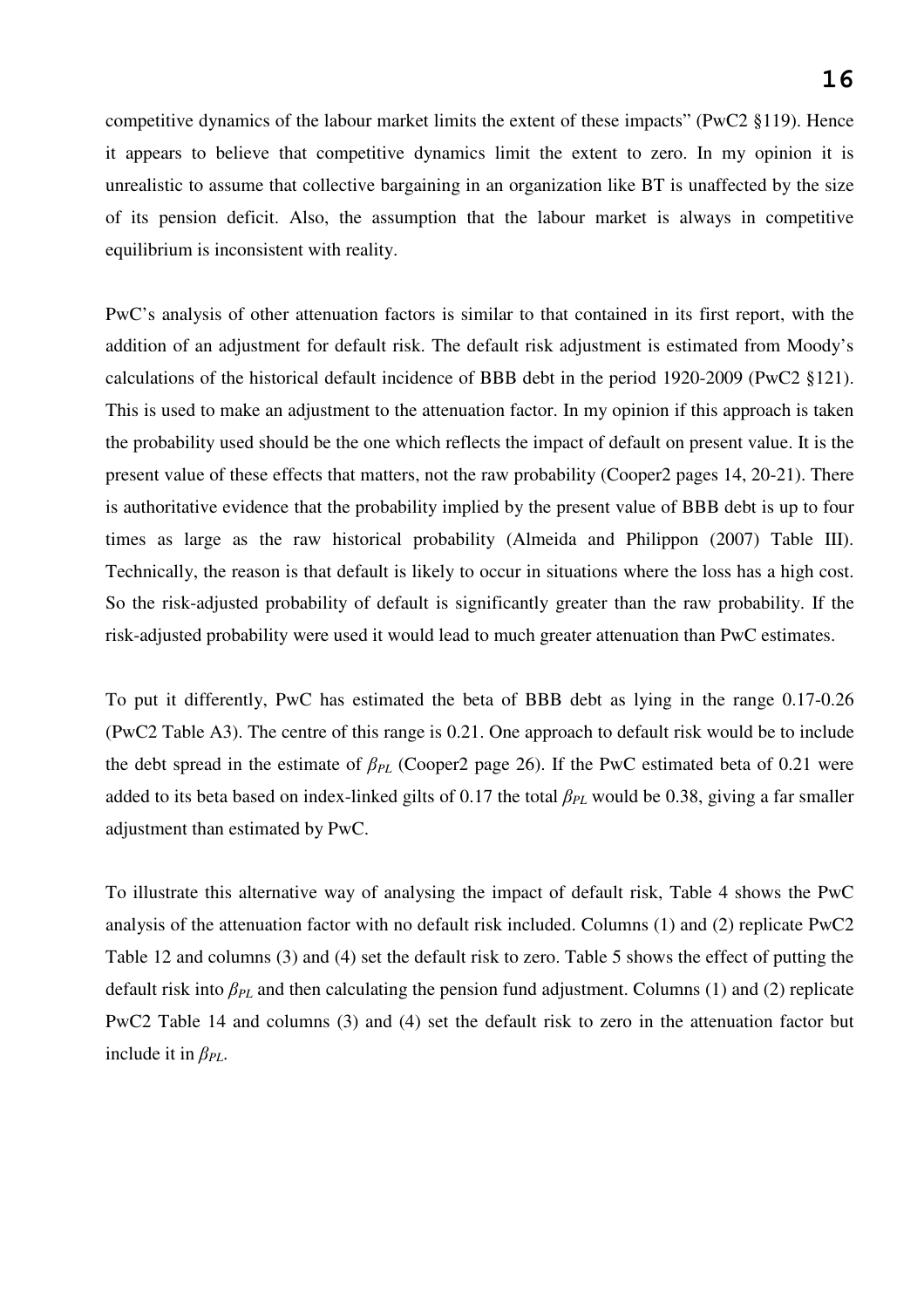|                           |                   | (1)     | (2)    | (3)     | (4)     |
|---------------------------|-------------------|---------|--------|---------|---------|
|                           |                   | PwC Lo  | PwC Hi | High    | Low     |
| Scheme member attenuation | A                 | 13.5%   | 30.6%  | 13.5%   | 30.6%   |
| Regulator attenuation     | B                 | 5.0%    | 15.0%  | 5.0%    | 15.0%   |
| Shareholder pre-tax 1     | $C=100\% - A-B$   | 81.5%   | 54.4%  | 81.5%   | 54.4%   |
| Probability of default    | D                 | $7.0\%$ | 14.0%  | $0.0\%$ | $0.0\%$ |
| Shareholder pre-tax 2     | $E=0\%*D+C*(1-D)$ | 75.8%   | 46.8%  | 81.5%   | 54.4%   |
| Tax                       | F                 | 28.0%   | 28.0%  | 28.0%   | 28.0%   |
| Shareholder post-tax      | $G=E*(1-F)$       | 54.6%   | 33.7%  | 58.7%   | 39.2%   |
| Aggregate attenuation     | $H=100\%$ -G      | 45.4%   | 66.3%  | 41.3%   | 60.8%   |

**Table 4: PwC attenuation factors with no default risk included** 

The attenuation factor is reduced from a range 45.4%-66.3% to a range 41.3%-60.8% by eliminating the default risk element, as Table 4 shows. However, the effect of including the default risk in the debt spread has a much bigger effect, as Table 5 shows. The refined JMB adjustment falls from a range 0.28-0.38 to a range 0.06-0.09.

| Table 5: The adjusted asset beta with default risk included in $\beta_{PL}$ |  |  |  |  |  |
|-----------------------------------------------------------------------------|--|--|--|--|--|
|-----------------------------------------------------------------------------|--|--|--|--|--|

|                               |                           | (1)    | (2)    | (3)   | (4)   |
|-------------------------------|---------------------------|--------|--------|-------|-------|
|                               |                           | PwC Lo | PwC Hi | High  | Low   |
| $\beta$ pl                    | D                         | 0.17   | 0.17   | 0.38  | 0.38  |
| $\beta$ $_{PA}$               | E                         | 0.53   | 0.53   | 0.53  | 0.53  |
| <b>BT</b> Pension assets      | F                         | 29.35  | 29.35  | 29.35 | 29.35 |
| <b>BT</b> Pension liabilities | G                         | 33.33  | 33.33  | 33.33 | 33.33 |
| BT debt                       | H                         | 7.08   | 7.08   | 7.08  | 7.08  |
| BT equity                     | I                         | 11.14  | 11.14  | 11.14 | 11.14 |
| <b>BT</b> Asset beta          | $\mathbf{J}$              | 0.64   | 0.64   | 0.64  | 0.64  |
| BT's operating assets         | K                         | 22.20  | 22.20  | 22.20 | 22.20 |
| <b>JMB</b> adjustment         | $L=E*F/(H+I)-D*G/(H+I)$   | 0.54   | 0.54   | 0.16  | 0.16  |
| Attenuation factor            | М                         | 66.30  | 45.40  | 60.80 | 41.30 |
| Refined JMB adjustment        | $N=L*(1-M)$               | 0.18   | 0.30   | 0.06  | 0.09  |
| BT Group adjusted asset beta  | $O=J^*(H+I)/K-N^*(H+I)/K$ | 0.38   | 0.28   | 0.47  | 0.45  |

I am not advocating any particular approach as a definitive method of dealing with default risk. But in my opinion before a claim can be made that default risk has been dealt with in a robust way the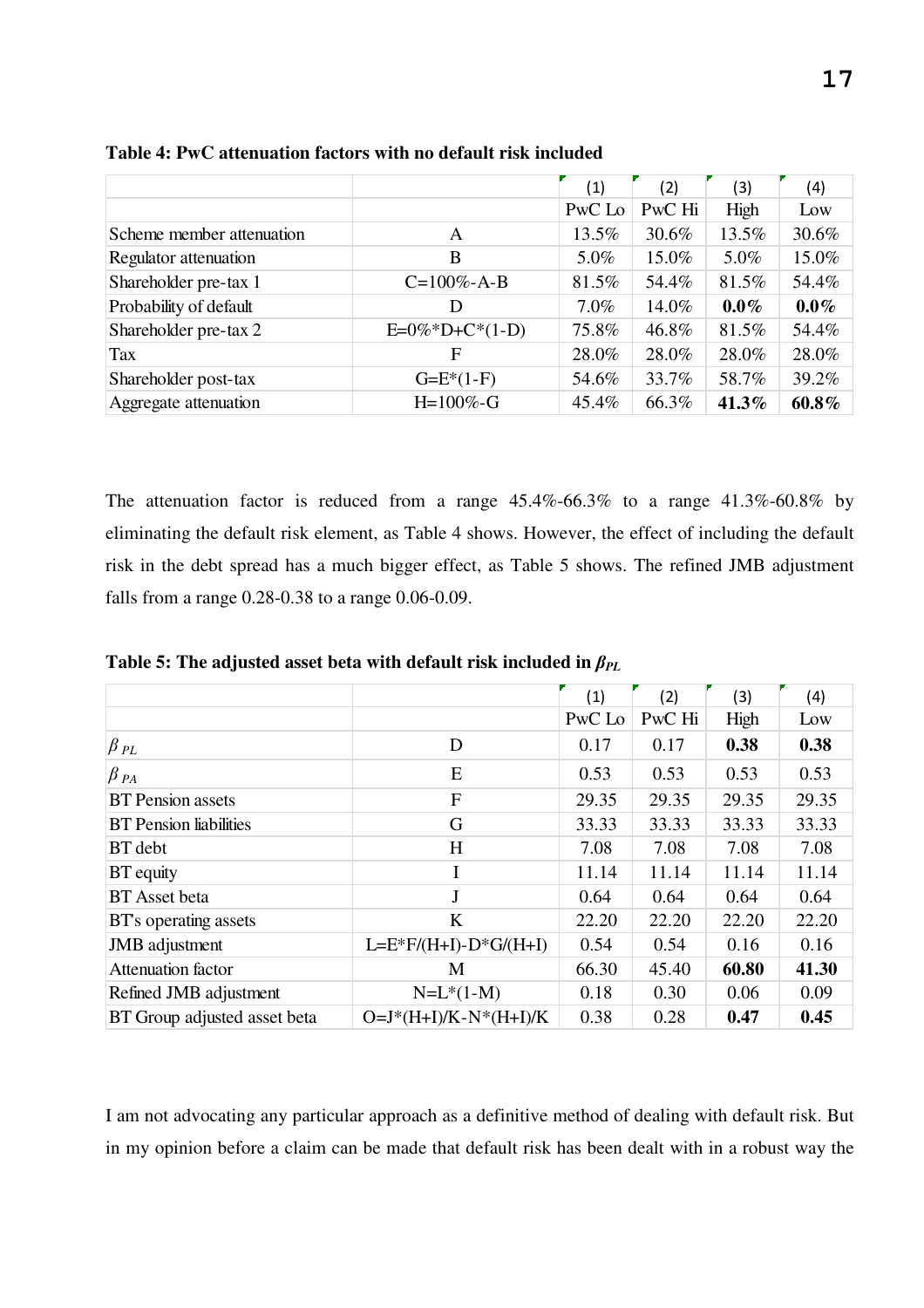impact of using risk-adjusted probabilities and the debt beta approach should be examined. Both give a much smaller pension adjustment than PwC's method.

# **5. Conclusions**

The PwC build-up method gives an adjusted asset beta for the BT Group which is inconsistent with the evidence from the asset betas of utility companies and inconsistent with the evidence from empirical analysis of the relationship between asset betas and DB pension plans. In my opinion, the unresolved inconsistency between the build-up method and other evidence confirms my view that there is no robust method of making the pension fund adjustment.

PwC claim of robustness is based on the following points with which I disagree:

- PwC claims that the refined JMB formula is an appropriate approach but none of the submissions has put forward any example of this approach being used in practice.
- PwC appears to claim that there is agreement to use the build-up approach but I do not accept that there is any such agreement.
- PwC claims that the appropriate test of robustness is the precision and certainty around the inputs to the JMB formula but in my opinion the test of robustness must also take into account the plausibility of the outputs.
- PwC also claims that it has incorporated all key suggestions into its analysis but I believe that there are material factors which have not been dealt with (summarized below).
- PwC says that there is no more uncertainty in the estimation of β*PA* than for other cost of capital estimates but this confuses uncertainty about inputs with uncertainty about outputs. A plausible level of uncertainty about the inputs to the build-up method can lead to much more uncertainty about the output than PwC claims.

For these reasons my opinion that the build-up method does not lead to a robust estimate has not been changed by the PwC report.

In my opinion, PwC's conclusions regarding its estimate based on the build-up method do not take account of: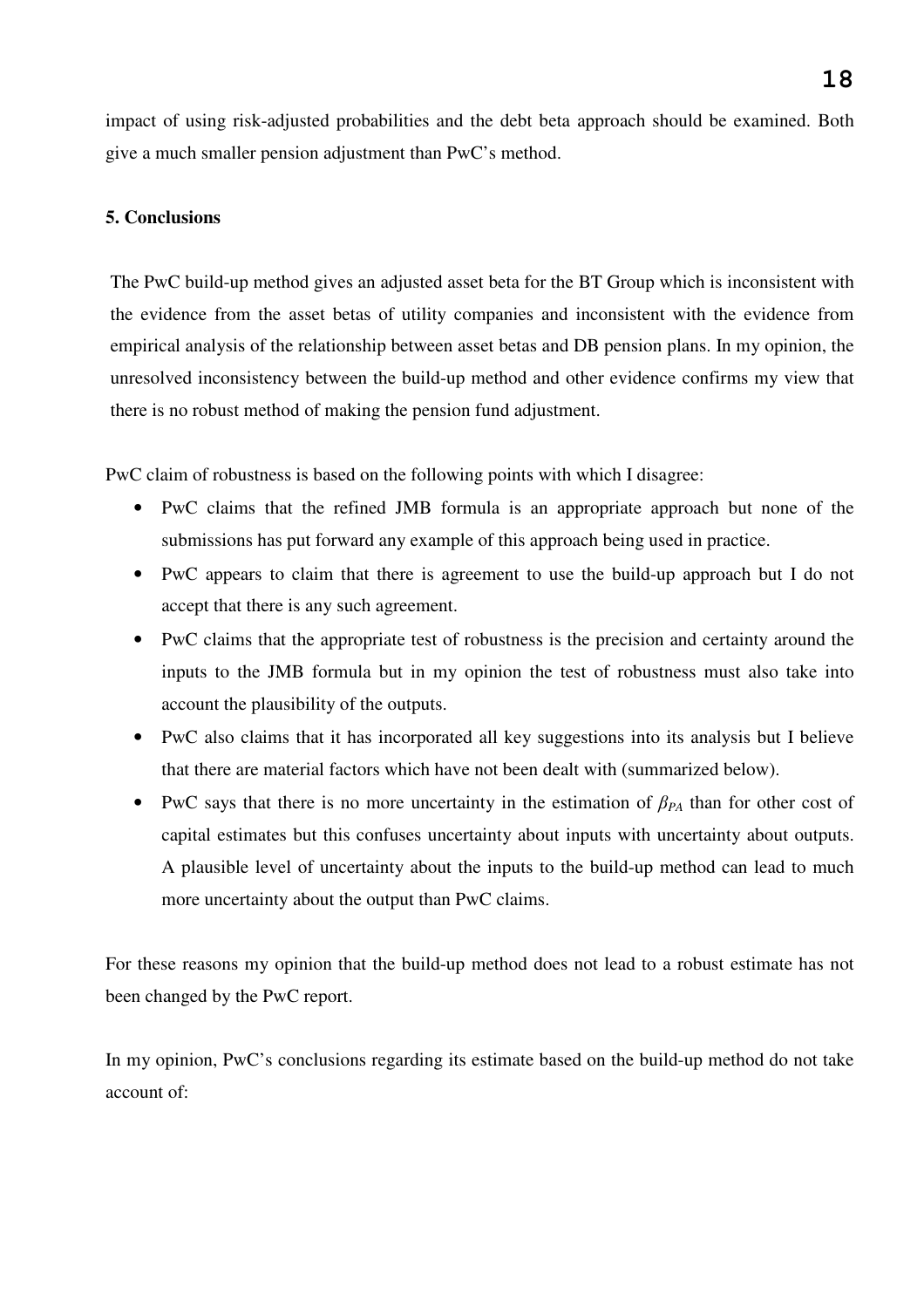- Uncertainty and measurement problems concerning the betas of the assets and liabilities of the pension plan;
- Evidence that the link between fundamental determinants of risk and measured stock market betas is not the one its formulas assume;
- Evidence that the financial state of a company affects wage bargaining;
- Uncertainty about the correct way to deal with default risk.

In my opinion, the first of these, uncertainty about measurement of betas, introduces a considerable degree of uncertainty into the estimate. This is not allowed for in PwC's range, which is calculated as if the betas are known with certainty. The other three factors all result in biases which mean that the build-up method gives too large an estimate of the adjustment. I consider all four of these problems to be significant and not addressed by the PwC estimates. In my opinion, they could easily account for the entirety of the inconsistency between the PwC estimate based on the build-up approach and the evidence from utility company betas and the empirical approach.

PwC does not appear to have been asked to address important aspects of the overall regulatory judgment which flow from this method of dealing with the pension adjustment:

- Whether and how the adjusted asset beta for the BT Group would then be adjusted to get the cost of capital of Openreach;
- How to take account of other evidence, such as the evidence about the costs of capital of utility companies;
- The fact that Ofcom's estimate of the asset beta of BT Openreach in 2009 did involve a downward adjustment of 0.1 to the BT Group equity beta.

For instance, it is not clear whether PwC is advocating that its reduction of 0.1 to the BT Group asset beta should then be followed by a further adjustment. If it were advocating this, it would be important to assess the overall size of the adjustment and the resulting asset beta relative to the evidence of utility company asset betas.